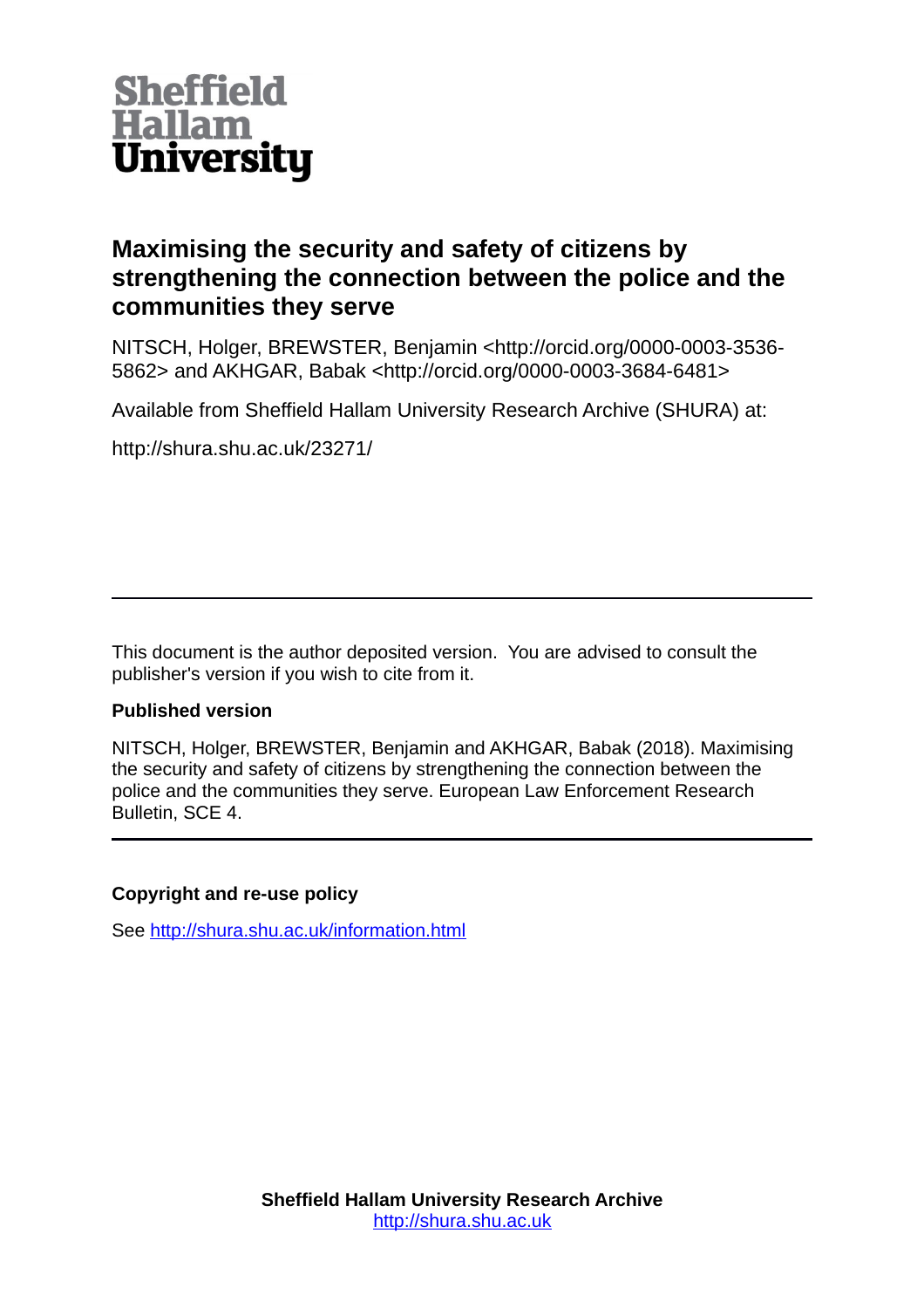## **Maximising the security and safety of citizens by strengthening the connection between the police and the communities they serve**

#### **Holger Nitsch<sup>1</sup>**

University of Applied Sciences for Public Service in Bavaria, Germany

#### **Ben Brewster Babak Akhgar**

CENTRIC (Centre of Excellence in Terrorism Resilience, Intelligence and Organised Crime Research), Sheffield Hallam University, United Kingdom



#### **Abstract**

This paper provides a discussion on the objectives, approach and findings of the EU H2020 funded UNITY project. The project aims to strengthen the connection between the police and the communities they serve by providing a suite of ICT tools to improve collaboration, cooperation and information sharing between LEAs (Law Enforcement Agencies) and the communities they serve. The paper defines the underlying concept of community policing, before moving into a discussion about the developed ICTs and the empirical research underpinning their development and the subsequent approach used to test them. Within, we build upon the theoretical notion that ICTs in isolation do little to break down existing cultural, socio-economic and other embedded factors that contribute to absences in collaboration between citizen groups and the police. Instead, ICTs are an important mechanism at can be used to reinforce existing cultures of collaboration and trust, providing an additional vector through which citizens can make a contribution in their local communities, and through which police can be made contextually aware of local crime issues.

**Keywords:** Community Policing; Social Media, Radicalisation, Training

#### **Introduction**

Communities the world over, despite their varying social, cultural and ethnic differences, have common and shared values, and the right to safety, security and wellbeing. Despite living in an age of ever increasing digital connectivity, many communities remain disconnected

from society at large and the public services designed to support them; including the Police.

The socio-economic landscape is complex and constantly changing, adapting to global events, and reflecting changes in wider society, shaping the perceptions and behaviours of individuals and the communities to which they belong and identify. Events such as the fall of the iron curtain in the late 80's and early 90's, and the ascension of many of these eastern bloc states to the

<sup>1</sup> Corresponding author's email: [Holger.Nitsch@pol.hfoed.bayern.](mailto:Holger.Nitsch@pol.hfoed.bayern.de) [de](mailto:Holger.Nitsch@pol.hfoed.bayern.de)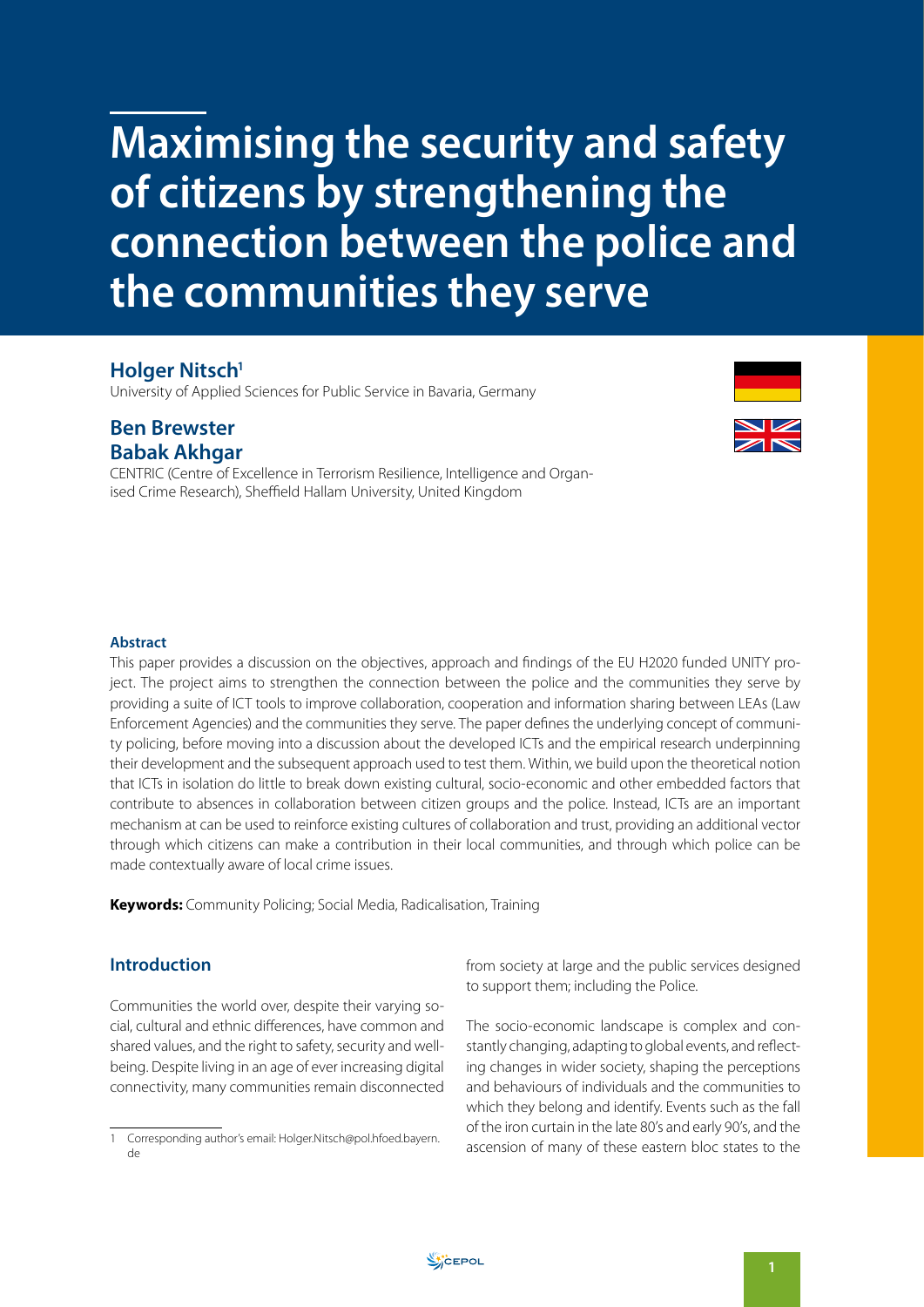European Union in 2004, opened up freedom of movement to millions, providing many with the opportunity to travel elsewhere in Europe for work. The culture of policing in many of these areas, and the perceptions held by the public however, is very different than that which those from relatively stable democratic states would be used to. Those from traditionally autocratic states are likely more accustomed to cultures of mistrust in policing, fuelled by perceptions of corruption and malpractice, where police are seen, in extreme cases, as an enemy and not an institution that serves the wellbeing of the public.

In parallel, and in some ways compounding these issues, are social tensions between different communities. Events such as the terrorist attacks in 9/11, and subsequent attacks in London, Paris, Nice, Brussels, Copenhagen, Berlin and Ansbach have fostered a culture of fear, anxiety and suspicion, building tensions towards specific racial and religious groups. The Islamic population in particular has been the subject of scrutiny by many as a result. At the same time, ongoing conflict in parts of Africa, Syria and Afghanistan has displaced millions. In 2015 alone more than 800,000 entered Germany, with up to 2000 people per day entering via the Austria – Bavarian border alone (Bundesamt für Migration und Flüchtlinge, 2016). Moreover, the ongoing conflict in Syria has placed ISIS and Daesh firmly into the public consciousness, radicalising some to travel to become foreign fighters in the region, and others to carry out attacks in their name on European soil. This has exacerbated tensions with the Islamic community in many areas, and contributed to the growing proliferation of right-wing ideologies, and the increased profile of right-wing political parties, in a number of areas of Europe, including the UK, Germany and France.

The near ubiquity of digital communications through the web and social media has transformed how, and the frequency at which, individuals contract, and are able to disseminate, information. These platforms are now popular vectors for the spread of misinformation, or 'fake news' as it is now commonly referred to in social parlance, and hate-speech. As a result, maligned and minority communities are commonly excluded from many aspects of normal society (Olcott, 2012). Together, these challenges pose a great challenge for the Police in addressing local crime issues.

#### **Community policing and social capital**

Despite broad and often varied underlying definitions, a common theme throughout community and neighbourhood policing strategies establishes the need to target improvements in the relationship and level of engagement between the police and the communities they serve. Community policing approaches have long underpinned a desire to move away from reactive policing models towards those which establish a more proactive philosophy, responsive to the wants and needs of the community. The near ubiquitous proliferation of smartphones and other ICTs (Information and Communication Technologies) means they are often seen as a vector through which initiatives of all kinds can instil a culture of proactive engagement with their respective stakeholder communities.

At the core of engagement, and similarly the idea of 'community' as a whole, is the concept of social capital (Huysman & Wulf, 2004). Social capital is a form of economic and cultural capital in which social interaction is vital, and in which social transactions are marked by cooperation, reciprocity and trust (Flora, 1997), and where goods, services and interventions are produced in service of common goals. The concept of community policing is underlined by the exchange of social capital between the Police, other statutory and non-statutory organisations, citizens, communities and interest groups in pursuit of social cohesion and the collective efficacy that enables citizens and groups to participate in shaping the contexts and communities to which they belong and with whom they engage (Sampson & Raudenbush, 1999). The concept of community policing itself has been discussed as an extension of the 'social contract' that exists between police and citizens placing additional requirements and demands on both parties. From a policing perspective, this requires the acceptance of citizens and communities as a partner in local safety and security, and from the perspective of those citizens, an acceptance of the police's role within their communities. But what is community policing? While the term is omnipresent in across western policing, an agreed and accepted definition of what it actually entails remains elusive (Cordner, 1998). Despite this continued ambiguity, the core philosophy of community policing, and thus a common thread across all of its contemporary manifestations, can be distilled to focus on those activities which seek to forge working partnerships between the police and communities (Peak & Glensor, 1996).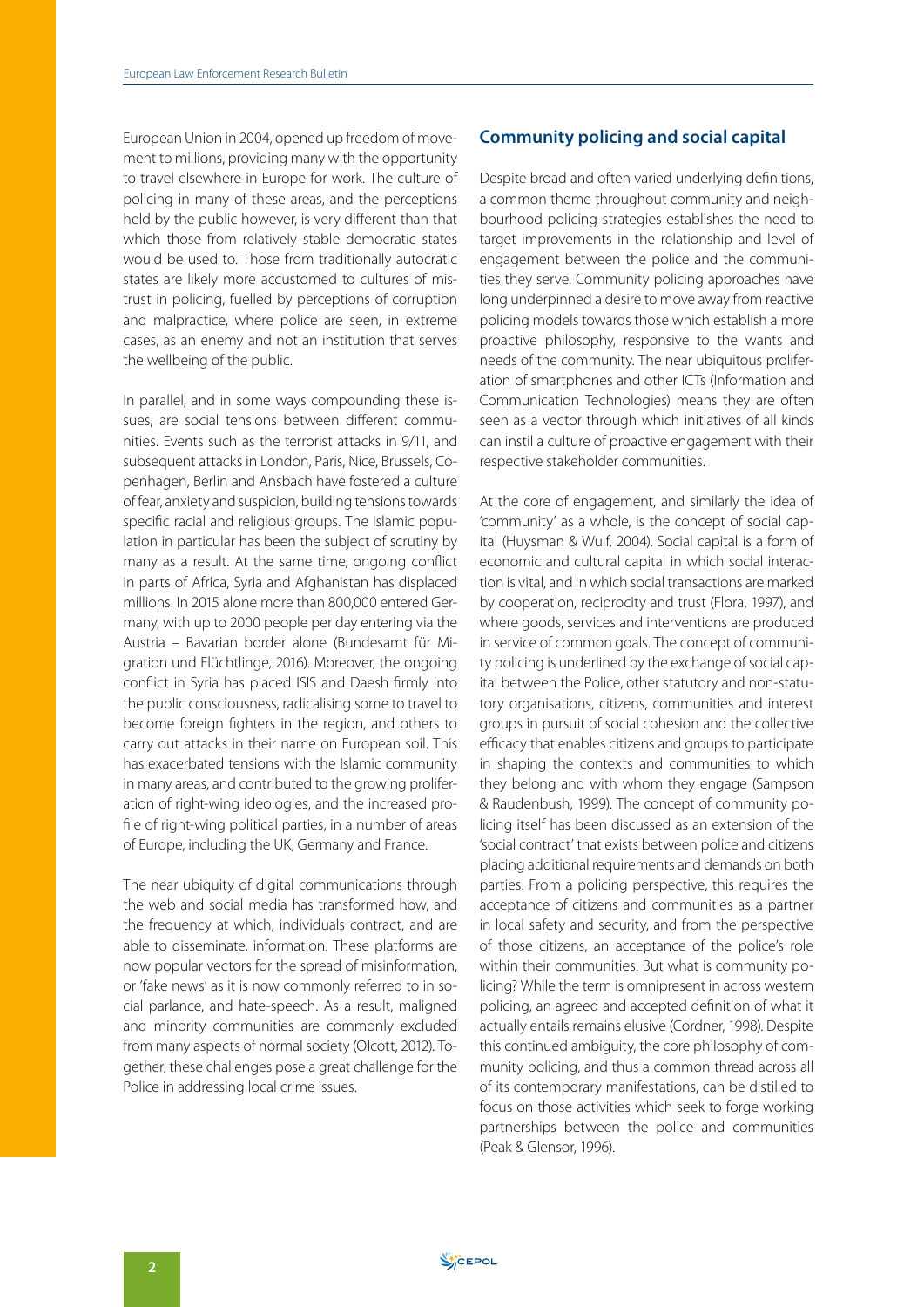#### **Methods and approach: The UNITY project**

The empirical work drawn upon in this paper originates from the EU H2020 funded UNITY Project (UNITY, 2017). UNITY was undertaken with the objective of trying to build a greater understanding of the contextual factors that influence the engagement of citizens with the police at a local level, towards developing models of effective practice that strengthen the cooperation between police, other stakeholders from the statutory, non-statutory and third sectors; enabled through the use of technology. The project took a multidisciplinary approach, involving academics from a range of disciplines alongside policing practitioners and private sector technology providers. UNITY adopts the view that community policing is an important strategy in the contemporary policing repertoire as a means of moving away from traditional reactive practices to a more proactive, integrated and partner-oriented role that focuses on addressing lal needs (Maureen, Brudney, & Brown, 2014). Among other benefits, it is believed that by strengthening the connection and levels of communication between police, stakeholders and citizens can play a significant role in efforts to reduce crime and the associated risk of radicalisation (Wuchte & Knani, 2013).

In total, the project undertook 249 interviews across 8 EU member states; Belgium, Croatia, Bulgaria, Estonia, Germany, Finland, Macedonia and the UK, as the projects end-user pilot testing locations. Participants consisted of 82 police officers, 91 young people identified as members of country-specific minority groups and 76 representatives from intermediary organisations who work with minority groups. The research was conducted to develop a greater understanding how ICTs are currently being used to support community policing. While the results indicated that perspective on community policing varied significantly it did establish a number of key themes centred around crime fighting, information management, cooperation and collaboration, providing (or requesting) assistance and communication (Bayerl, van der Giessen, & Jacobs, 2016).

Despite the focus on technology, a common thread throughout the findings was the perceived importance of face-to-face communication in community policing. As a result of this emphasis, the report concluded that instead ICTs should act as a mechanism to reinforce existing relationships and face-to-face communica-

tion vectors between communities and the police by facilitating improvements to information, promoting visibility and accountability (Bayerl, van der Giessen, & Jacobs, 2016). Using these outcomes, UNITY undertook to develop a suite of ICTs to support the core principles it identified.

Alongside a more conventional mobile application and web platform designed to allow for information to be exchanged between police and citizens on a local community basis, the project has developed a suite of training tools; aimed at both the police and at citizens and community groups. Many of the core principles of the project's training offering have been implemented into the training of the Bavarian police at the University of the Bavarian Police, with the core development and refinement of the police training tools under collaborative development by the projects law-enforcement partners from Finland, Bavaria, Estonia and Croatia.

#### **Training: Applied engagement for community participation**

While it is possible to deploy training and education to the police and other statutory organisations that have a duty to act, the task of engaging and raising awareness within communities, especially those which may be considered underrepresented or vulnerable can extraordinarily challenging. With AEsOP (Applied Engagement for Community Participation) we set out to explore the possibilities of engaging with these communities using ICTs, specifically through the development of an educational videogame, to raise awareness of community policing within the communities themselves. AEsOP provides the user with a range of scenarios, each of focussing on different local policing issues. The game puts the user in the shoes of various community actors, including the police, allowing them to play through a range of interactive stories with branching decision paths, revealing how various community actors and forms of community participation can help prevent and reduce the impact of local crime issues. The game uses mechanics borrowed from the '2D adventure' genre, utilising a narrative driven storytelling approach. The game makes use of rich hand-illustrated art, to ensure AEsOP is approachable and suitable for use by all, from school children right through to niche community groups focusing on different activities and demographics. A piece of concept art for the game's modern slavery scenario can be seen in Figure 2.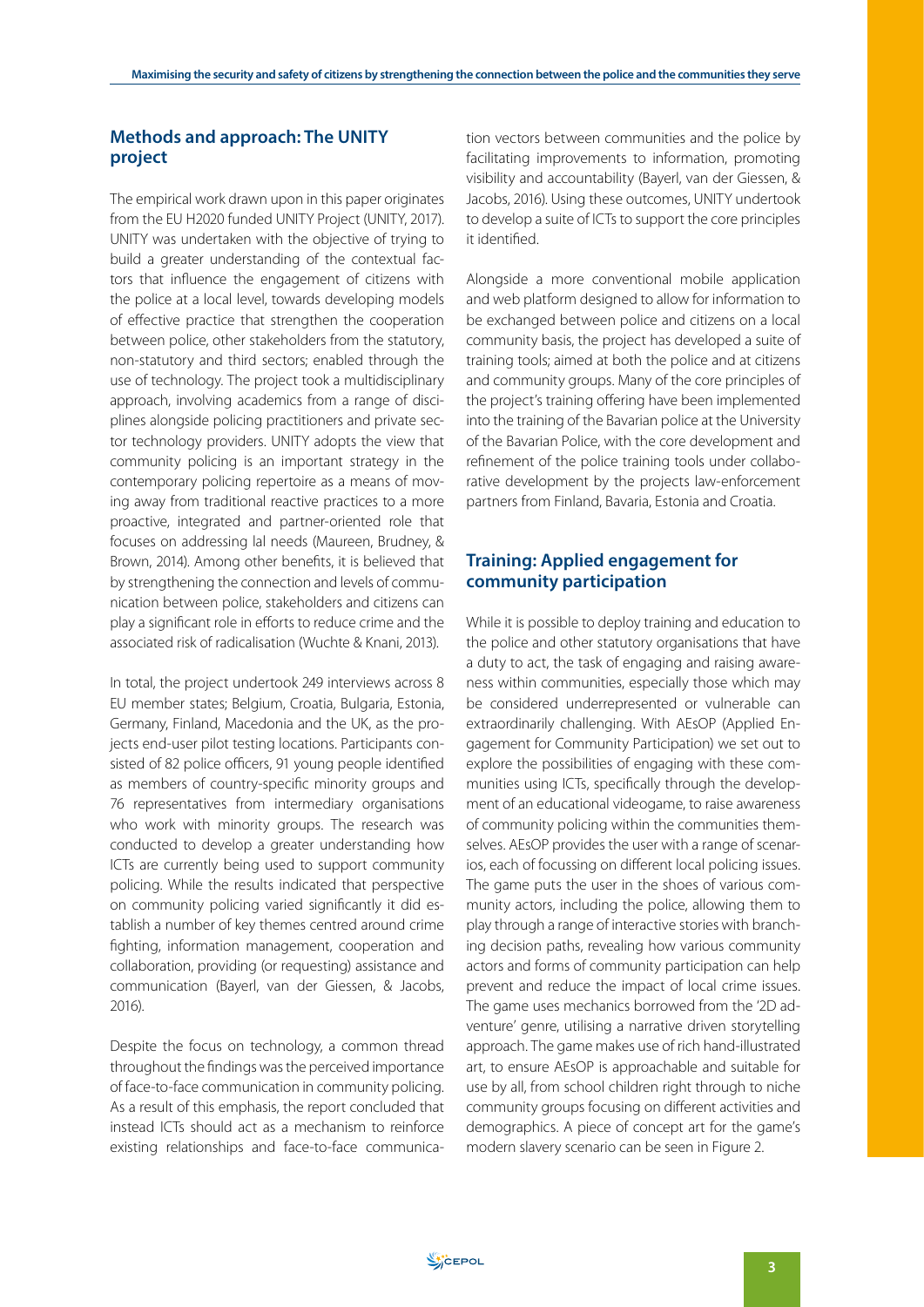# C. HAND CAR V 41 la.

#### **A common information exchange platform**

Alongside the training and educational materials, UNITY provided a two core ICTs; a web portal and mobile app, designed to provide police, citizens and other intermediary organisations with a common information exchange platform. The app and platform try build upon and leverage existing cultures of information sharing through social media, cultures which are prominent across many groups in society. Some screenshots showing an overview of the mobile app developed during the project can be seen in Figure 1.



#### *Figure 1: AEsOP Concept Art - Modern Slavery Scenario*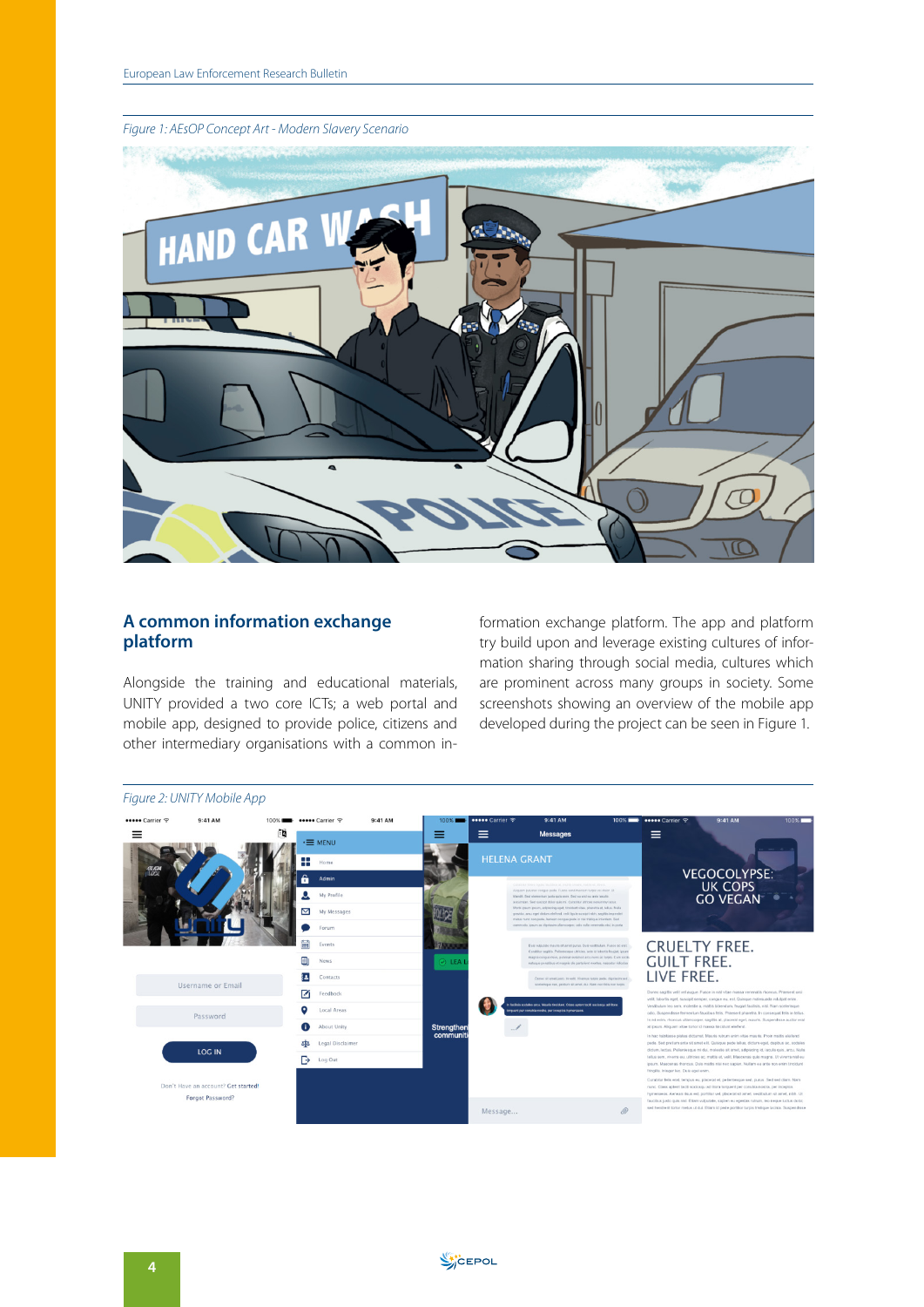Some public organisations, such as the Munich police department already send out tweets in multiple languages at events such as the yearly Oktoberfest, where it is known or believed the target audience is not necessarily German speaking.

In the run up to Oktoberfest 2016, tightened security was put in place in response to the attacks that rocked parts of southern Germany only a few months prior to the event, while the chief of Munich police took to social media to provide reassurance, posting in English:

*"From a policing point of view there is no reason at present for refraining from going to the Oktoberfest. That is why I have to take note of the cancelations that came out. We still have no indication of a concrete danger regarding an attack during the Oktoberfest. We have been living for the threat for many years now. This situation has not changed for this year. There is one thing you can count on: The police will do everything to ensure maximum safety during the Oktoberfest this year again. Our security concept does not start at the entrance, but includes many other measures right up at exchanging information at an international level. Nobody needs to alter the way the live. This will only play into the hands of those who want to exploit the situation for their political goals [sic]* (Andrää, 2016)*".*

Information such as this, designed to ease tensions, doubts and fears, can help to build trust with the target audience. While the UNITY platform does not aim to replace existing and well established social media platforms, as it would be extremely difficult to cultivate a user base to rival sites like Facebook and Twitter, thus reducing its utility, it does provide a vector where responses to more localised issues can be made.

The project's empirical research identified that most people, unsurprisingly, are already using established social media platforms to consume this kind of information – meaning that despite the presence of systems such as UNITY, which aim to provide a more localised forum for community-oriented issues, it is important the LEAs maintain an active presence on services such as Facebook and Twitter. Events such as the 2016 Oktoberfest, and also the threat to the central rail infrastructure of Munich on New Year's eve the same year (Eddy, 2016), are good examples of how powerful communication, and the dissemination of information, can be in maintaining calm.

The number of people following the Munich police twitter account rose significantly following the threats made against the city's rail infrastructure on New Year's Eve 2016. This shows that the public look to these mechanisms for information on the back of threats, showing a degree of trust in authorities such as the police. The tweets helped to reinforce a feeling of calm among citizens at the time of the events, despite the shutdown of the cities trains and subway (Eddy, 2016). The police also managed to reach a diverse audience by using multiple languages and multiple popular social media platforms, ensuring it was seen by tourists, non-native speakers and other minority communities, providing they are digitally-enabled. Examples such as these inform the training provided through the UNITY project, taking into account the specific and tailored information needs of different locales, demographics and communities.

#### **Minority groups**

The project, as part of the development of its scenarios for the pilot testing process, made efforts to identify unique contexts, groups and circumstances that would test the core principles of community policing; crime fighting, information management, cooperation and collaboration, providing (or requesting) assistance and communication. The nature of the groups identified went from ethnic minority groups and university students, to football fans, people with disabilities, and special interest groups. While it may be possible to draw parallels between the behaviour and perspectives of groups such as those with disabilities and football fans in different regions across Europe, great differences were observed among different Ethnic minority groups.

The information requirements of different groups also varied significantly. Football fans are bound to the club they support, so they are commonly interested in news around the club, safety and security information about forthcoming games, and other context sensitive information. In cases where levels of trust exist with the police exists, it can provide an opportunity to avoid the risks of being caught up in hooligan clashes, other forms of violence, travel disruption, ticketing details, and forms of security screening that may in place around specific high-profile games.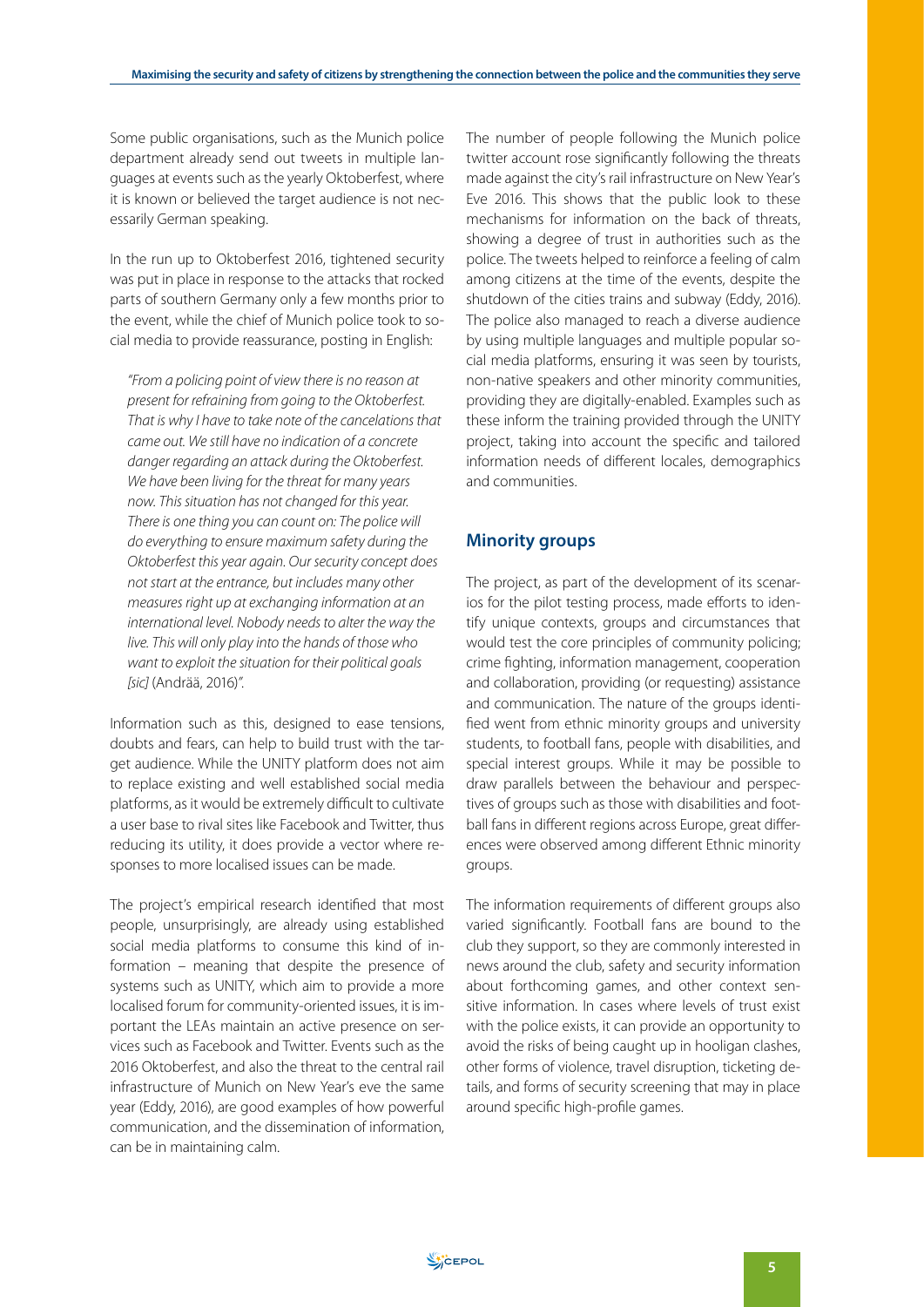Other groups have different information requirements. For example, some forms of disability, such as blindness or deafness can cause communication problems. In such cases there is a needed to adjust communication mediums. Throughout the duration of the project, UNITY worked alongside the deaf community in the UK. To mediate communication issues the project integrated features that allowed for the posting of short videos, so that British Sign Language (BSL) could be used to communicate with the deaf community face-to-face to build trust and improve the ability to exchange information. The mobile application also allowed the deaf community to post videos to the platform. The diversity of issues was also evident in other pilots. In Bulgaria the focus was on people of Roma decent, in Germany it was refugees from central Asian and Middle East backgrounds. The Estonian pilot focused in on the Russian community, while in Belgium the Jewish community of Antwerp took part.

#### **Pilot Testing**

As has been touched upon throughout this paper, the UNITY project is built upon the real-world requirements of end-users, identified as result of empirical research conducted across the projects eight 'end-user' participants from across the EU; Croatia, Germany, Estonia, Finland, Belgium, Bulgaria, the Former Yugoslavian Republic of Macedonia, and the United Kingdom. These same countries were subsequently used to test the operational impact of UNITY's community policing principles and software tools. Each pilot was set up slightly differently to reflect the local contextual needed of the communities involved in the respective case-study scenarios. The requirements identified in the projects empirical work were used to build two contrasting schematics of community policing in each of pilot regions; the Current Operating Model (COM) and the Target Operating Model (TOM). The COM was built to reflect the projects understanding of community policing, and the challenges currently faced by police in each of the projects pilot location. The TOM was built to reflect an aspirational view of community policing in location, reflecting what community policing should look like, and how it should mediate some of the challenges identified in the COM following the implementation of the UNITY technology toolkit and the core principles of community policing established during the project. In each location the technology and UNITY approach was tested against real or indicative events and scenarios.

#### **Conclusion**

The H2020 project UNITY was established to provide LEAs, stakeholders and minority communities with a varied and broad ranging set of possibilities to build trust and accountability, and improve methods of information sharing and communication. Due to the wide range of scenarios, target groups and stakeholders, also through the advice of many experienced experts from Europe and beyond, UNITY can be used flexibly in various situations against a varied range of local community issues. UNITY also provides LEAs with training, tailored to the specific contextual needs of the user, and built on the empirical work and experiences gleaned throughout the project. The training can be completed face-to-face or online. The project also provides a mechanism to raise awareness within communities and citizen groups with AeSOP, an education game which was established to help improve understanding of community policing and to educate on how individual citizens can make a difference in the local community, making policing easier, and helping to improve the safety and security of citizens.